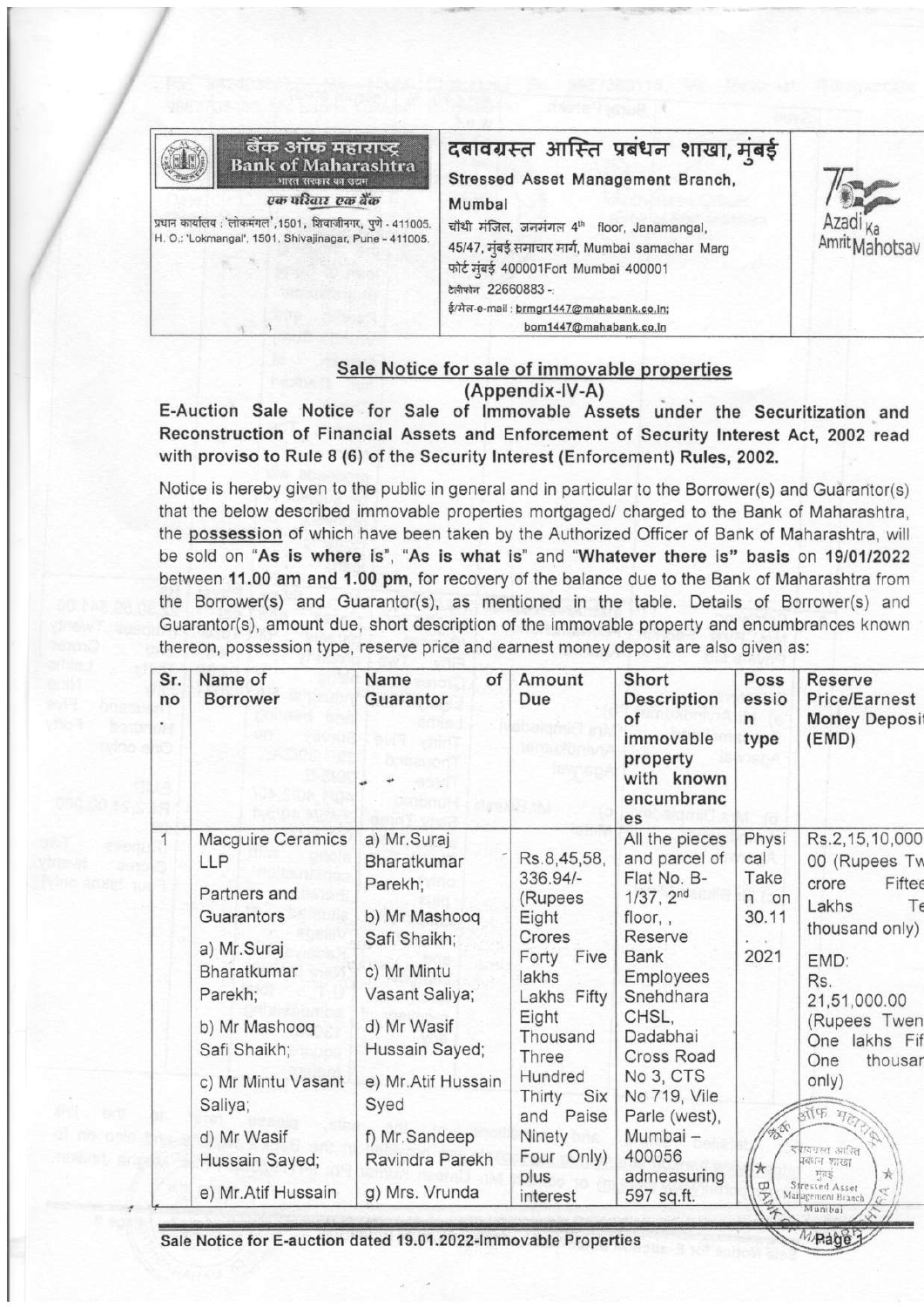|                | Syed                                                                                           | Suraj Parekh                                                       | @14.70 %                                                                                                                                                                                 | (carpet area)                                                                                                                                                                                                                       |                                                            |                                                                                                                                                   |
|----------------|------------------------------------------------------------------------------------------------|--------------------------------------------------------------------|------------------------------------------------------------------------------------------------------------------------------------------------------------------------------------------|-------------------------------------------------------------------------------------------------------------------------------------------------------------------------------------------------------------------------------------|------------------------------------------------------------|---------------------------------------------------------------------------------------------------------------------------------------------------|
|                |                                                                                                |                                                                    | w.e.f<br>12.10.2017<br>less<br>recovery, if<br>any.                                                                                                                                      | (Please note<br>this<br>that<br>is<br>property<br>also<br>mortgaged in<br>the housing<br>loan of Suraj<br>Bharatkumar<br>Parekh and<br>Vrunda Suraj<br>at<br>Parekh<br>our Gadkari<br>Chowk<br>Branch. The<br>sale<br>proceeds will |                                                            |                                                                                                                                                   |
| $\overline{2}$ | Borrower:<br>M/s PVN Fabrics<br>Private Ltd<br>Directors:<br>a) Mr. Arvindkumar<br>Poonamchand | a)Mr.Arvindkumar<br>Poonamchand<br>Agarwal<br>b)<br>Mrs.Dimpledevi | Rs.52,89,<br>35.363.32/-<br>(Rupees<br>Fifty<br>Crores<br><b>Eighty Nine</b><br>Lakhs                                                                                                    | be subject to<br>of<br>recovery<br>Housing<br>loan)<br>those<br>All<br>and<br>pieces<br>parcels<br>property<br>Two<br>being<br>Industrial NA<br>land bearing<br>Survey                                                              | Physi<br>cal<br>Take<br>of<br>n on<br>01.09<br>.2021<br>no | Rs.<br>22,30,59,541.00<br>(Rupees Twenty<br>Crores<br>Two<br>Lakhs<br>Thirty<br>Nine<br>Fifty<br>Five<br>Thousand<br>Fort <sub>)</sub><br>Hundred |
|                | Agarwal<br>b) Mrs.Dimpledevi<br>Arvindkumar<br>Agarwal<br>c) Mr. Bikash Mittal                 | Arvindkumar<br>Agarwal<br>Mr.Bikash<br>c)<br>Mittal                | Thirty Five<br>Thousand<br>Three<br>Hundred<br><b>Sixty Three</b><br>and paise<br>Thirty Two<br>only)<br>plus<br>unapplied<br>interest<br>and<br>charges.<br>less<br>recovery if<br>any. | 39/1,39/2A,<br>39/3-E,<br>40/1,40/2,40/<br>3,40/4,40/5,4<br>0/6,41/3<br>along<br>construction<br>thereon<br>situated<br>Village<br>Kadaiya,<br>Nani Daman,<br>U.T.<br>admeasuring<br>13085<br>square<br>meters                      | with<br>at<br>total                                        | One only)<br>EMD:<br>Rs.2,24,00,000.<br>00<br>Tw<br>(Rupees<br>twent<br>Crores<br>Four lakhs only                                                 |

sale, please refer to in the Bank Phi 9417 the link also on Eha Jaulkar, For detailed terms and conditions of the sale, please reter to the link<br>https://www.bankofmaharashtra.in/propsale.asp provided in the Bank's website and also on E-<br>bikray portal(www.ibapi.in) or contact Mr. Umesh Kumar Ph: d

Sale Notice for E-auction dated 19.01.2022-Immovable Properties

y

Page 2 **BRANCH** Stressed Asset<br>Management Branch Mumbai Mumbar<br>OF MAHARA